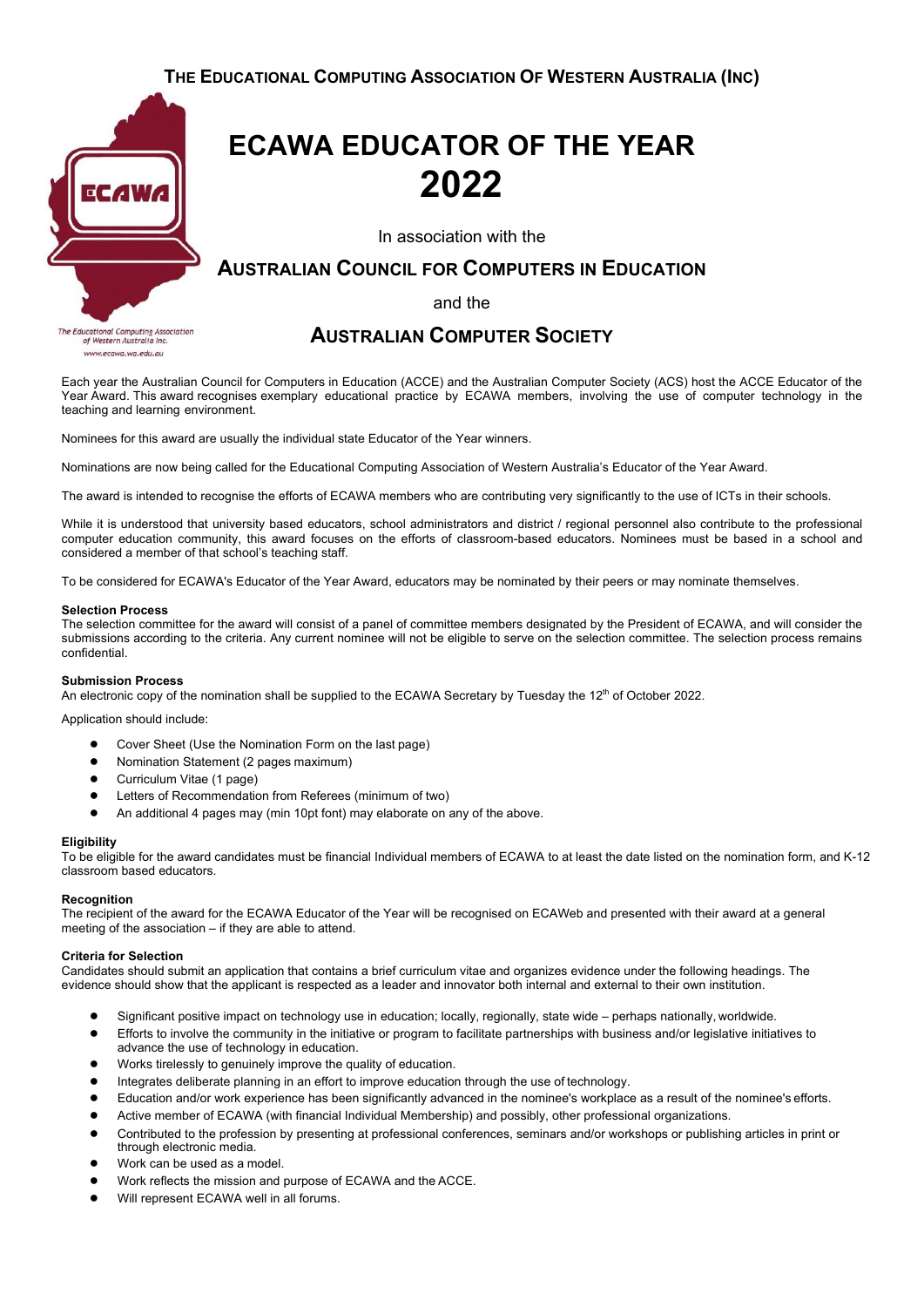## **Nomination Form – Cover Page ECAWA Educator of the Year 2022**

| NOMINEE DETAILS          |                                                                                    |         |           |            |           |
|--------------------------|------------------------------------------------------------------------------------|---------|-----------|------------|-----------|
| Name:                    |                                                                                    |         |           |            |           |
| Email Address:           |                                                                                    |         |           |            |           |
| <b>ECAWA Membership:</b> | Nominee's financial Individual Membership of ECAWA is valid to at least 30/09/2023 |         |           | <b>YES</b> | <b>NO</b> |
| Institution:             |                                                                                    |         |           |            |           |
| Institution Address:     |                                                                                    |         | Postcode: |            |           |
| Telephone:               | Work:                                                                              | Mobile: |           |            |           |
| Line Manager Name:       |                                                                                    |         |           |            |           |
| Line Manager Position:   |                                                                                    |         |           |            |           |
| Line Manager Contact:    | Telephone:                                                                         | Email:  |           |            |           |

| NOMINATOR DETAILS             |       |         |           |
|-------------------------------|-------|---------|-----------|
| Name:                         |       |         |           |
| Email Address:                |       |         |           |
| <b>ECAWA Membership Type:</b> |       |         |           |
| Institution:                  |       |         |           |
| <b>Institution Address:</b>   |       |         | Postcode: |
| Telephone:                    | Work: | Mobile: |           |

| <b>REFEREE 1 DETAILS</b>    |       |         |           |
|-----------------------------|-------|---------|-----------|
| Name:                       |       |         |           |
| Email Address:              |       |         |           |
| Institution:                |       |         |           |
| <b>Institution Address:</b> |       |         | Postcode: |
| Telephone:                  | Work: | Mobile: |           |

| <b>REFEREE 2 DETAILS</b>    |       |         |           |
|-----------------------------|-------|---------|-----------|
| Name:                       |       |         |           |
| Email Address:              |       |         |           |
| Institution:                |       |         |           |
| <b>Institution Address:</b> |       |         | Postcode: |
| Telephone:                  | Work: | Mobile: |           |

| <b>Signatures</b>   |  |
|---------------------|--|
| Nominee Signature   |  |
| Nominator Signature |  |

Nominations will be accepted once personal membership has been confirmed and the nominator has been contacted to verify the validity of the nomination.

**.**

**Completed nominations must reach ECAWA by 5.00pm on Tuesday, October 12th 2022.**